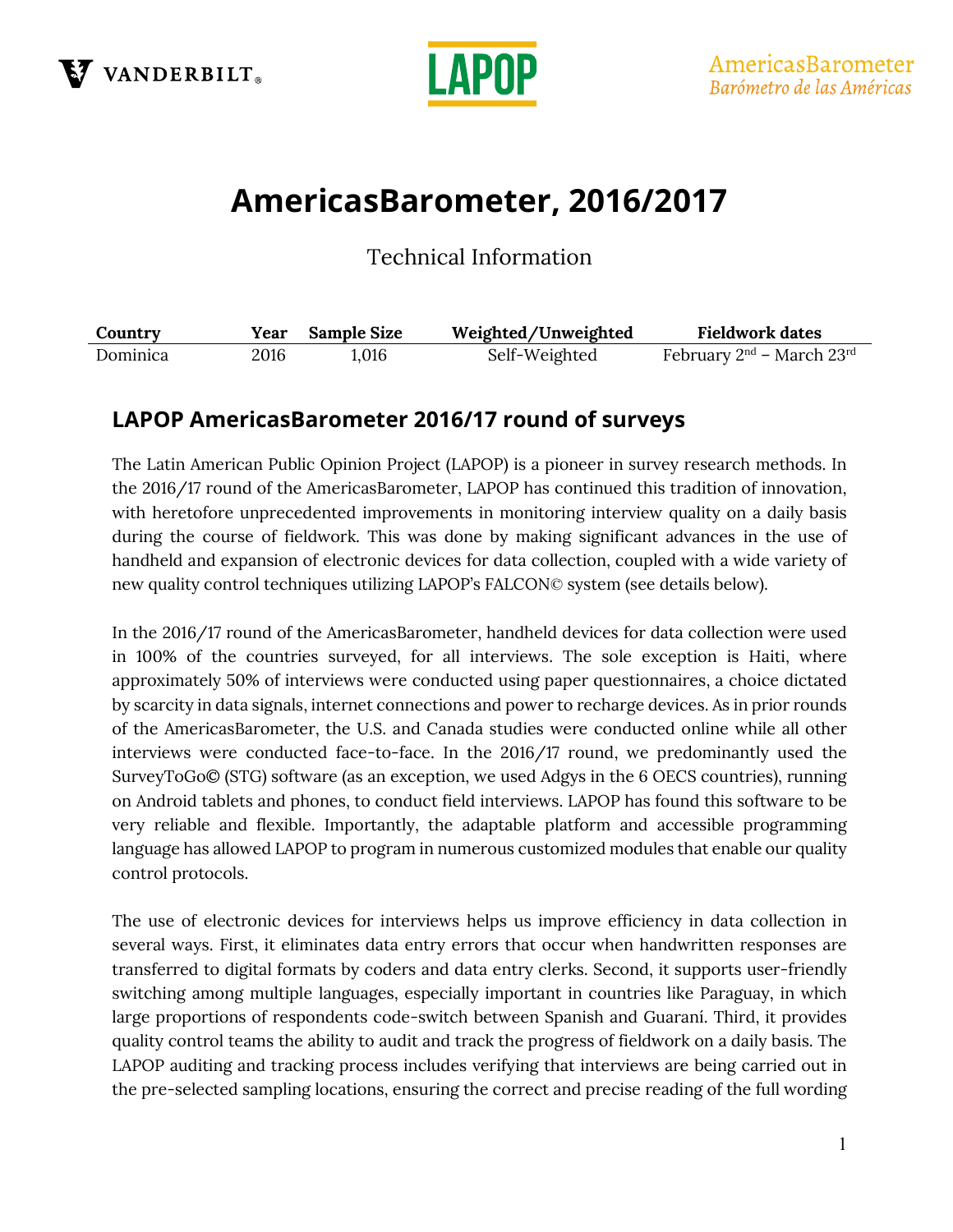of questions and response choices, checking the identity of interviewers for each survey to protect against outsourcing work to untrained interviewers, and assessing the timing of the interviews.

For the 2016/17 round, LAPOP introduced a new quality control system to ensure the highest practicable fieldwork quality: Fieldwork Algorithm for LAPOP's Control over Survey Operations and Norms (FALCON©). To build capacity, staff in the offices at each local firm were trained in FALCON procedures and collaborated with LAPOP over their implementation. The system was refined as we progressed through the 2016/17 round, and in its final form is composed of the following elements:

1) Geo-fence Module: LAPOP's Geo-fence Module ensures that interviews are collected in the assigned work area through the creation of a series of circular boundaries placed around selected census segments (when census bureaus make the shape file available) or municipalities (which are the geographic areas that LAPOP typically uses as the Primary Sampling Unit). Using ArcGIS, LAPOP calculates GPS coordinates for each Primary Sampling Unit's unique centroid using the shapefiles available for each country<sup>1</sup> and estimates its Minimum Bounding Geometry (MBG), that is, the smallest possible circle drawn around the shape file for each selected municipality or, census segment.<sup>2</sup> The Geo-fencing Module then flags all interviews conducted beyond the fences, by an automatic tool programmed into the data collection software (see the Distance Audit Module below). Interviewers are notified by their devices if the GPS coordinates captured lie outside the geo-fence (meaning that the interview may be in the wrong location). At this point, interviewers are instructed to move to the correct location and/or notify their supervisors of the problem and request corrective information. Since, however, errors can occur in the programming or collecting of GPS data and because interviewers sometimes need to proceed out of the geo-fence because of conditions on the ground, the system has a built-in flexibility that allows the interviewer to proceed, but only after formally indicating to the FALCON system on their Android device, that they are knowingly in the wrong geo-referenced location. Once an interview has been completed, the system automatically uploads it to the cloud, and it becomes instantly visible by the fieldwork supervisors in the given country, as well as by LAPOP Central. Corrective instructions can then be communicated to each interviewer and/or field supervisor. This entire process is automated and made highly efficient by the Distance Audit Module, described below.

 $<sup>1</sup>$  Shapefiles used for each country were obtained from Census Bureau and/or Government websites or, when</sup> those were not available, from public access geospatial websites.

<sup>2</sup> An exact tracing of the boundaries of each shapefile is impossible given enormous number of very precise coordinates that would have to be included in the sample data base. The MGB provides the best approximation of the land area within each shape file. In practice, this means that while 100% of all segment or municipal area land area is always included within the geo-fences LAPOP draws, the circles will include areas beyond the boundaries of the segment/municipality that will register as "within-boundary" when in fact they are beyond the official boundaries of the shape files.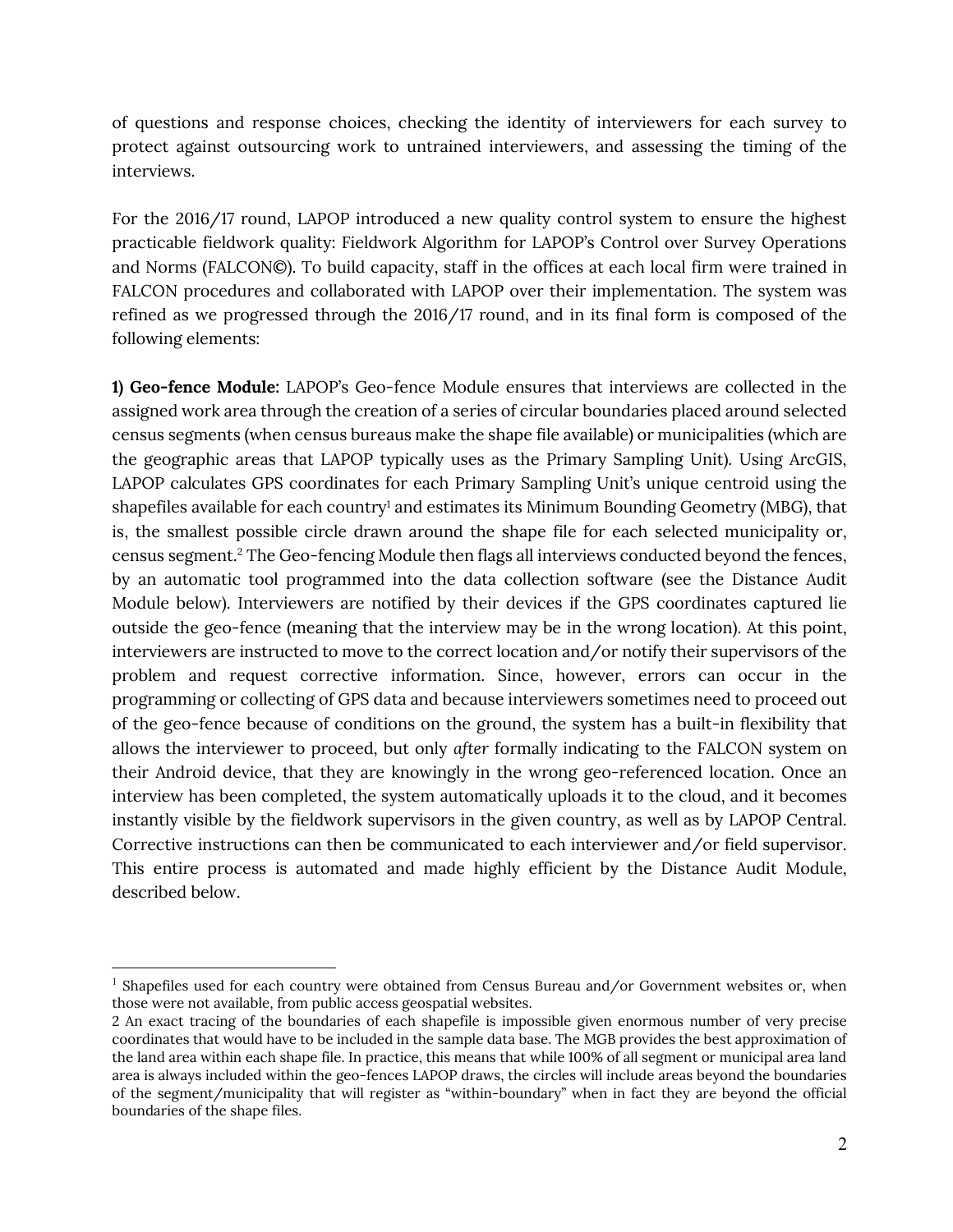2) Distance Audit Module: LAPOP's Distance Audit Module (DAM) provides assessments of interviewers' distance from the bounds of the geo-fence. Once each interview is uploaded, the team monitoring fieldwork is able to determine whether an interview was carried out in the correct place, and if not, whether the violation was major or minor. The DAM returns the distance in kilometers (and fractions of a kilometer) between the interviewer's location at the moment of the interview and the closest point of the circumference around the census segment or municipality (i.e., the limit of the geo-fence). If the flag shows a minor variation, this might be a result of inaccurate GPS data. In other circumstances, DAM may uncover unintentional or intentional errors on the part of the field staff that would lead the supervisors or LAPOP auditors to cancel the errant interview.

3) Location Consistency Check: FALCON's Location Consistency Check (LCC) assures that interviewers are in the correct (i.e., designated) location before each interview takes place. If the location of interviewers is not the one assigned by fieldwork supervisors, the software immediately informs the interviewer of the problem so that it can be corrected. The interviewer is not allowed to proceed if the sample segment assigned by the home office is located in a municipality (and district) different from the one indicated by the interviewer. The LCC thus helps ensure that interviewers collect data from the location selected in the sample and not from another community with an identical or similar name.

4) Multi-Tiered Auditing: In addition to the checks highlighted above, the SurveyToGo software is programmed to collect additional information that allows monitoring both the quality of interviews and the identity of interviewers. With respect to the quality of interviews, LAPOP silently records a subset of questions over the course of each interview in order assess if the survey questions are being read appropriately.<sup>3</sup> Additionally, LAPOP times the net duration of the interviews to determine if they are being carried out in a reasonable timeframe. Concerning the identity of interviewers, the software silently captures photographs of the interviewer, and collects their signatures with the purpose of providing evidence that the person gathering data is the one LAPOP trained and certified as interviewer. Once this information is in the system, fieldwork teams listen to the recordings, check the photographs, review the net durations, and verify the signatures from 100% of interviews to assure that enumerators adhered to best survey practices. If interviews comply with LAPOP quality standards, they are initially approved; otherwise, they are canceled. A second level quality control team audits a random subset of initially approved interviews to assure the quality of interviews and the quality of field teams' checks. Following this protocol allows LAPOP projects to provide quality feedback to interviewers and field supervisors in real time, correcting errors, coaching interviewers to read more clearly or slowly, canceling and replacing low-quality interviews, and giving appropriate recognition to high-quality work.

<sup>3</sup> Interviewers are informed in training that their voices would be recorded, though not told which sections would be captured. Respondents, in the information instructions read to them before the interview began, are likewise told that portions of the interview would be recorded for quality control purposes.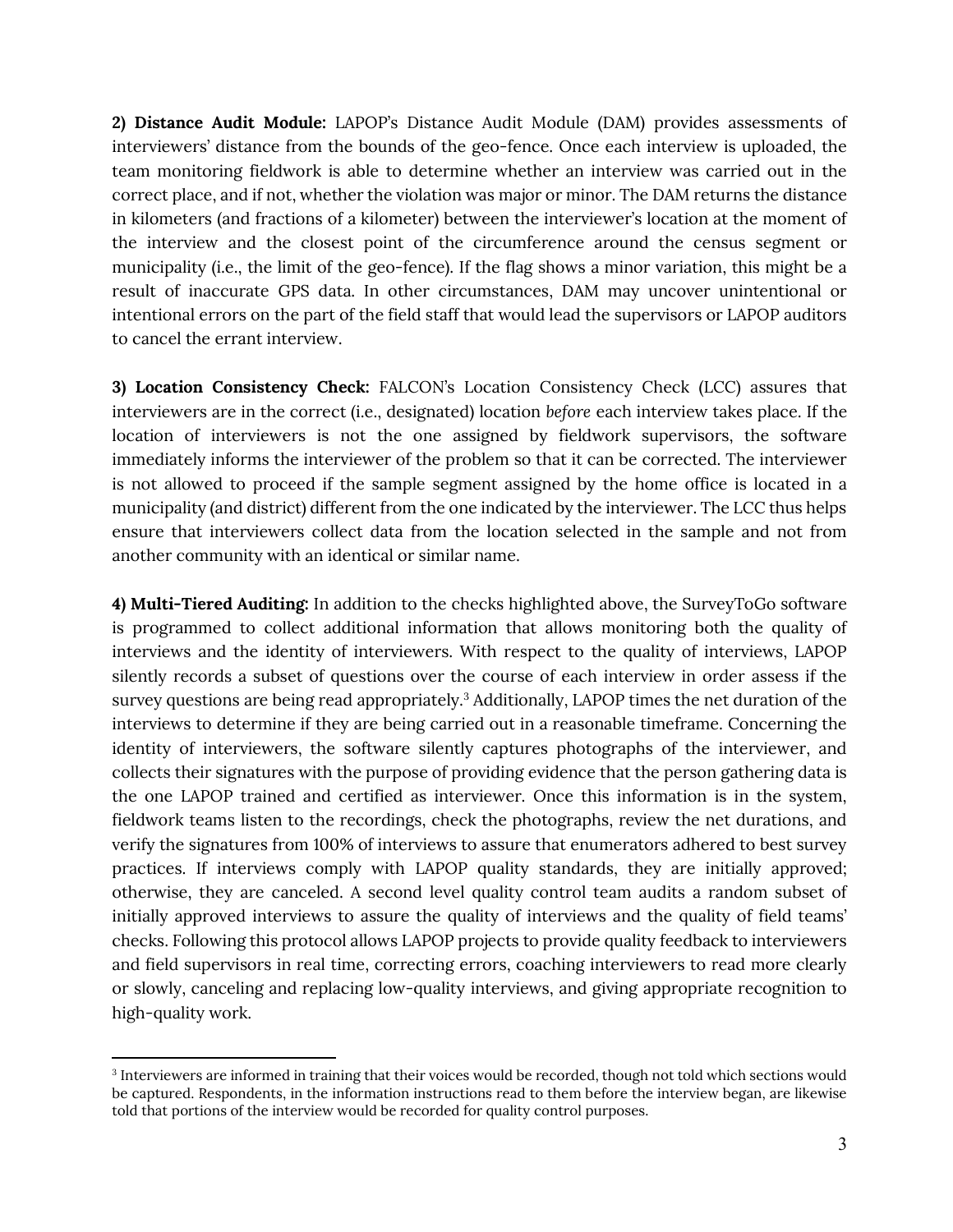As per the sample design, the 2016/17 round of the AmericasBarometer continues to use the sample strategy introduced for the first time in the 2012 round of the surveys and that was also employed in 2014. This sample design continues to use, in almost all cases, the same stratification employed since 2004, making adjustments where necessary when census information is updated. The samples are all representative at the stratum level. The new design, however, stabilized the PSU and cluster sizes, with the selection of each PSU based on PPS (Probability Proportional to Size). Within PSUs, clusters are also standardized (typically 6 interviews) to minimize intra-class correlation while taking advantage of economies of fieldwork that simple random selection of interviews within the entire PSU would not make possible.

The tradeoff continues to make the sample design very efficient with very low intra-class correlations. With the cluster and PSU sample size uniformity, the LAPOP samples are now also representative within each selected municipality, to enable the use of the municipality as a unit of analysis for multilevel statistical analysis. However, with the small sample sizes at the PSU level that our design produces, confidence intervals at the level of each PSU are, by definition, wide. Users of the data should note that while the stratification incorporates all major regions of the country (exceptions include islands, such as the Galapagos in Ecuador or San Andrés in Colombia, but they do include the Bay Islands of Honduras), and therefore can be reliably used to analyze differences among strata, the PSUs selected normally represent only a small fraction of the total PSUs in the country (typically 50-65). Details of the sample design revisions are found in the description of the 2012 AmericasBarometer surveys.

The remaining pages of this technical note describe the sample design of the 2016/17 AmericasBarometer survey in Dominica.

#### Dominica 2016/17 AmericasBarometer Round

This survey was carried out between February  $2<sup>nd</sup>$  and March 23<sup>rd</sup> of 2016, as part of the LAPOP AmericasBarometer 2016/17 wave of surveys. The Dominica 2016 AmericasBarometer Survey was the first survey that LAPOP conducted in the country with the field work being carried out by Caribbean Development Research Services Inc. (CADRES). The survey was supported by USAID and Vanderbilt University.

The project used a national probability sample design of voting-age adults, with a total N of 1,016 people. It involved face-to-face interviews conducted in English. The survey used a complex sample design, taking into account stratification and clustering.

The sample was developed by LAPOP using as a sampling frame the 2011 Population Census. The sample is stratified by three regions: St. George; Eastern Region (St. Luke, St. Mark, St. Patrick, St. David, and St. Andrew); Western Region (St. Paul, St. Joseph, St. Peter, St. John). Each stratum was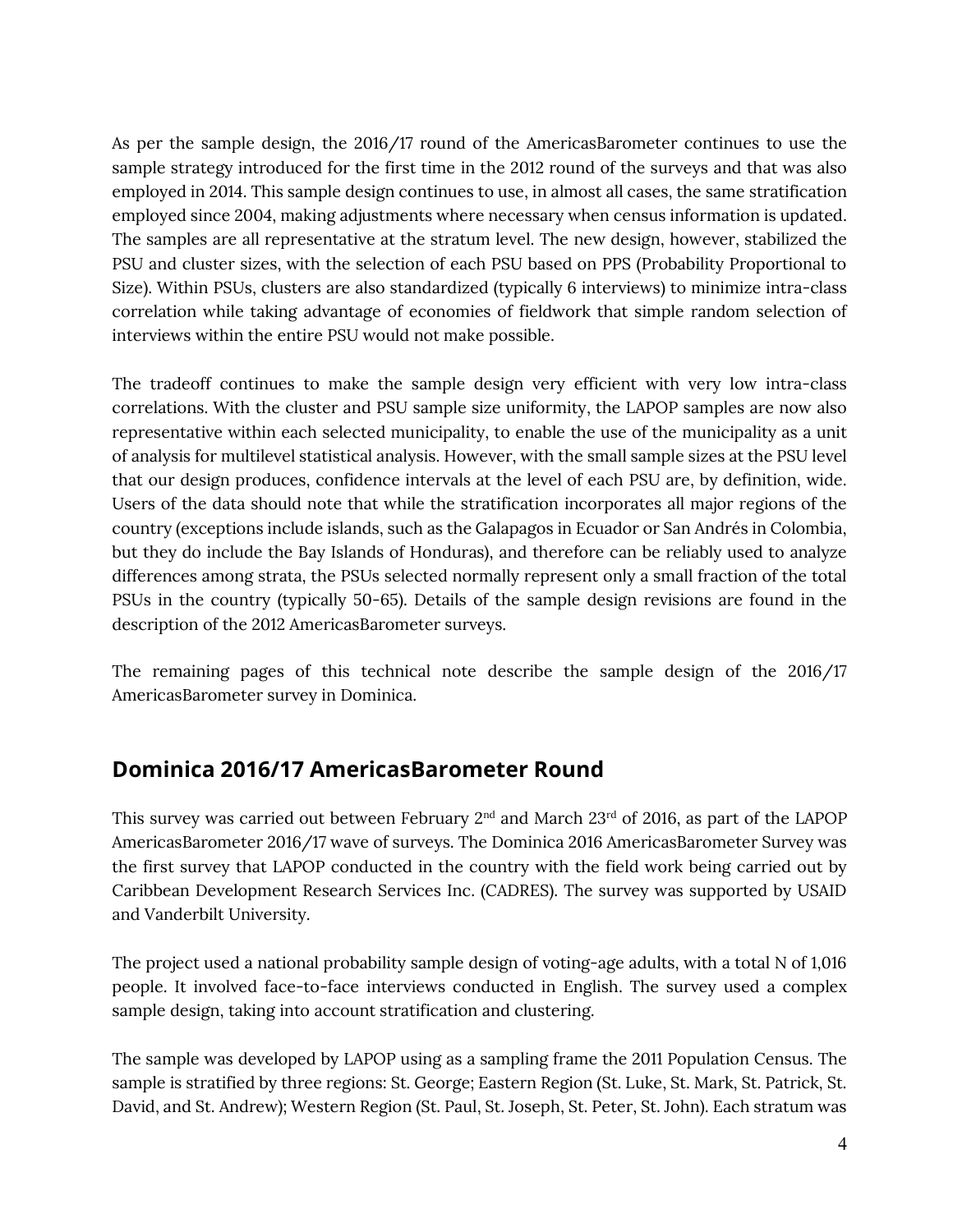further sub-stratified by size of municipality<sup>4</sup> and by urban and rural areas within municipalities. Respondents were selected in clusters of 6 in urban and rural areas. Reported statistics or statistical analyses should be adjusted for the design effect due to the complex design of the sample.<sup>5</sup>

The sample has 81 primary sampling units and 167 final sampling points. A total of 486 respondents were surveyed in urban areas and 530 in rural areas. Respondents were selected in clusters of 6 interviews both in urban and rural areas. The estimated margin of error for the survey is  $\pm$  3.1. Margin of sampling errors are not adjusted for weights. Table 1 shows the sample size in each of the nine regions (strata) and by municipality size.

| <b>Strata</b>                                         | <b>Unweighted Sample Size</b> |  |  |  |
|-------------------------------------------------------|-------------------------------|--|--|--|
| St. George                                            | 305                           |  |  |  |
| Eastern Region                                        | 383                           |  |  |  |
| Western Region                                        | 328                           |  |  |  |
| Total                                                 | 1,008                         |  |  |  |
|                                                       |                               |  |  |  |
| <b>Size of Municipality</b>                           |                               |  |  |  |
| Large (Urban Areas)                                   | 305                           |  |  |  |
| Medium (Rural areas with more than 5,000 inhabitants) | 638                           |  |  |  |
| Small (Rural areas with less than 5,000 inhabitants)  | 73                            |  |  |  |
| <b>Total</b>                                          | 1,008                         |  |  |  |

#### Table 1: Sample sizes by Strata and Municipality Size in the 2016/17 AmericasBarometer Survey in Dominica

LAPOP uses "frequency matching," a technique that permits one to obtain a sample with similar distribution of age and gender to that of the national census or electoral registration lists. Frequency matching avoids the extremely costly effort involved in making multiple callbacks to each missed unit within each PSU in an effort to obtain a balanced sample. In national, face-toface interviewing, multiple callbacks are often impractical from a cost standpoint. Our experience reveals that even three callbacks leave the sample with a notable gender imbalance (more women than men, since women are more likely to be at home than men). Rather than having to include post-hoc weights to adjust for this sample error, which can be large, we resolve the problem in the field via using a distribution of interviews among gender and ages that reflects the structure of the population.<sup>6</sup>

<sup>4</sup> The new sample design included three different strata of municipalities classified according to their size. Municipalities were grouped in sizes as follow: (1) Small municipalities (Rural areas with less than 5,000 inhabitants), (2) Medium-sized (Rural areas with more than 5,000 inhabitants), (3) Large municipalities (Urban Areas).

<sup>5</sup> For more information visit http://www.vanderbilt.edu/lapop/survey-designs.php

<sup>&</sup>lt;sup>6</sup> An alternative strategy is to post hoc weight such samples in order to force the sample to correspond to the census distributions. However, if the fieldwork produces a substantial deviation from those distributions, the